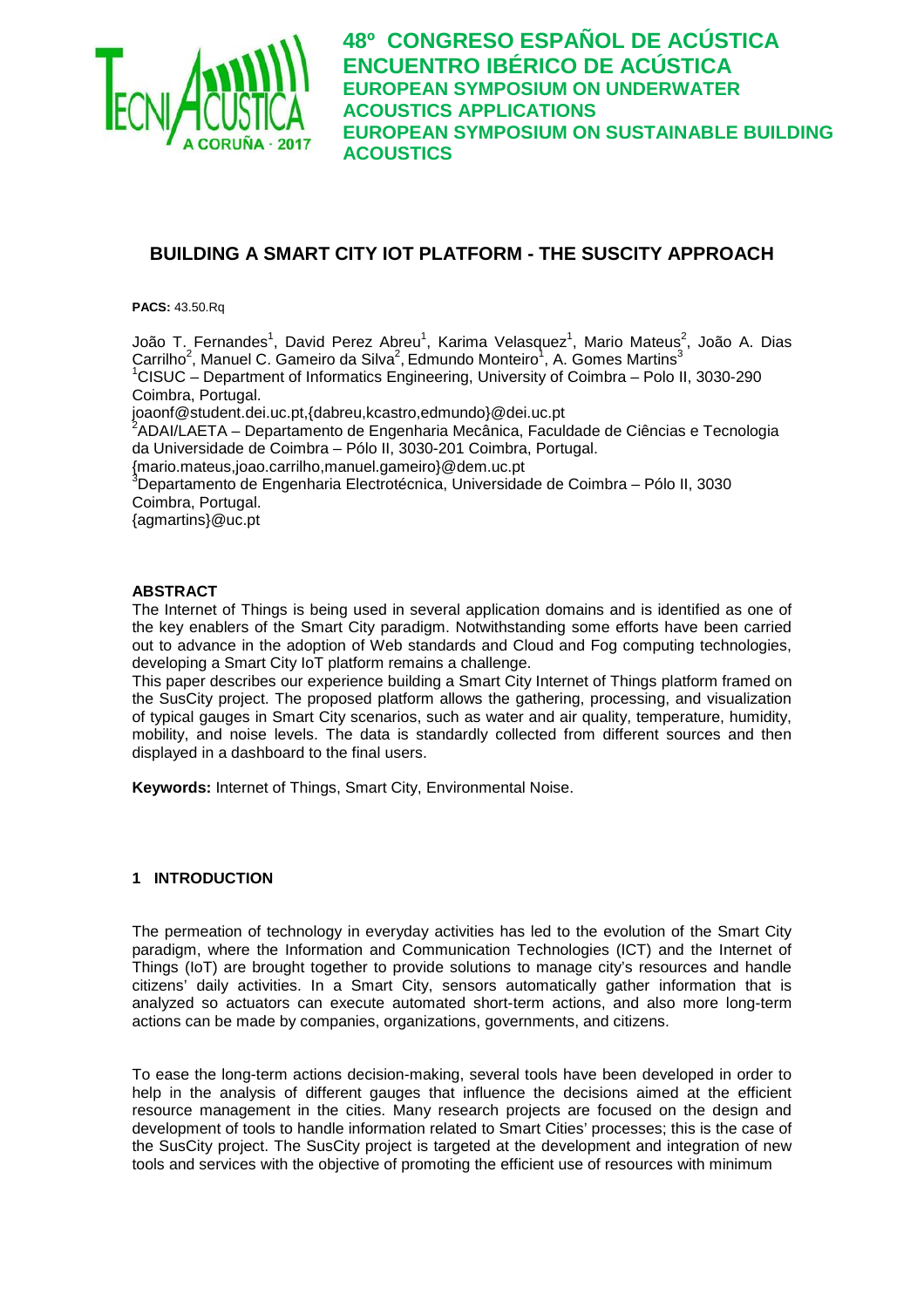

environmental impact while contributing to promote the economic development of the cities in Portugal [\[1\].](#page-8-0) The end product of the SusCity project will be a dashboard where government, organizations, and citizens can analyze different environmental indicators and define strategies to enhance the resource usage and the activities in the city.

Among the environmental gauges to display and evaluate with the SusCity dashboard is the data related to noise. Nowadays, urban noise is considered a public health problem [\[2\]\[3\];](#page-8-1) thus it becomes an important information to report in an urban dashboard. For this work, the particular case of the city of Coimbra, Portugal is evaluated.

There are two important academic events in Coimbra each year, where students, citizens, and visitors from other cities participate. During these events, which elapse during a week each, there are several activities including music concerts each night of the week that generate high noise levels. The impact of the noise, and how it is reported in the dashboard in the context of a Smart City is explored in this research.

This paper is structured as follows. Section [2](#page-1-0) defines the Smart City paradigm, its services and importance. An overview of data gathering, processing, and visualization ins Smart Cities dashboards is also presented. Section [3](#page-4-0) describes noise as a relevant gauge for Smart Cities, how the noise influences the city and its citizens, using the city of Coimbra, Portugal as case study. Finally, Section [4](#page-8-2) concludes the paper, outlining future research lines.

### <span id="page-1-0"></span>**2 SMART CITIES**

Today half of the world's population is living in urban areas [\[4\],](#page-8-3) and cities are expanding their infrastructures and services to be up to date. In the past decades, the European Union (EU) has developed many projects with the intention of allowing a smooth transition of their cities to the new paradigm of Smart Cities.

The term Smart City, which is presented to discuss the use of modern technologies in everyday urban life [\[5\],](#page-8-4) does not only include ICT but also incorporates other aspects such as modern transport technologies and its logistics and, in general, a more sustainable use of resources, from water to energy and others. A Smart City includes the possibility to combine different components (technologies) with the aim of creating a productive and autonomous environment to support an urban development model. Two technologies have been essential to bring up the paradigm of Smart Cities: the IoT and the Cloud/Fog computing.

There are two basics ideas behind the IoT; the first one is that any object could be identified and recognized unequivocally; the second one is the use of the Internet infrastructure to enable communication between objects. According to Tan and Wang [\[6\],](#page-8-5) the IoT could be defined as a global network infrastructure integrated by a huge number of devices connected that rely on sensors, actuators, communication, networking, and information processing technologies. From the Smart City perspective, the main benefit of the IoT is the possibility to read, recognize, address and control these objects or things anytime and anywhere. Thus, it is possible to collect data that could be processed and analyzed by applications to provide services.

In a Smart City it is often required to run these services in real-time and frequently it is necessary to process an enormous amount of data. Given that the components in the IoT have processing constraints, many times it is not possible to achieve real-time or low latency requirements only using the devices deployed in the IoT layer. The Cloud and Fog computing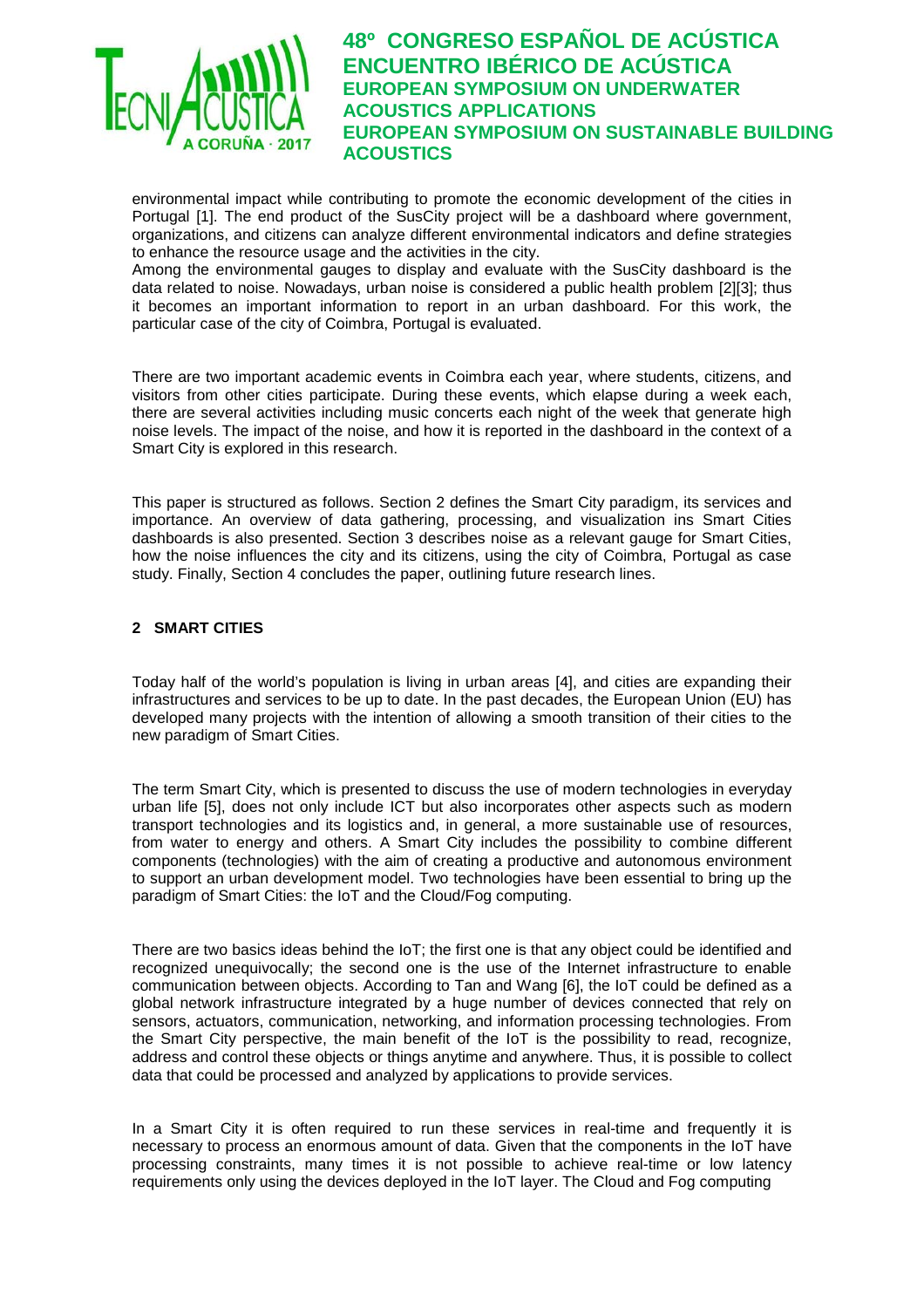

paradigms allow to tackle these barriers, enabling heavy calculations that run in remote data centers (i.e., for complex data analytics) or user-nearby cloudlets (i.e., for real-time or low latency processing) depending on the paradigm applied, this is Cloud or Fog respectively.

In a Smart City scenario, two key aspects must be considered: (1) how to collect the data on the city? (2) how citizens or stakeholders have access or visualize the data gathered? In the rest of this section, a discussion about these aspects is presented.

### **2.1 Data Gathering in Smart Cities**

Big amounts of data can be generated in a Smart City environment, and it will need to be transmitted to some repository to be analyzed. Thus, the IoT infrastructure becomes a critical point in the architecture, since the accuracy of the results reported highly rely on the prompt availability of the collected data.

Within the scope of the SusCity project, an IoT Smart City architecture was designed to allow the deployment of smart applications guaranteeing support to the main features of an IoT and Smart City environment. This architecture is depicted in [Figure 1](#page-2-0) [\[7\].](#page-8-6) At the IoT Infrastructure level, sensors and actuators could be attached to Arduinos and Raspberry Pi devices to collect environmental data (e.g., temperature, light, noise) using Paho, a client implementation of the Message Queue Telemetry Transport (MQTT) protocol for communication among constrained devices; the data is in turn aggregated and preprocessed by a device running Kura, a framework implementation for IoT gateways.

At the Fog and Cloud levels, the data processing, storage, and analytics takes place. Kapua is used as a middleware to deal with the heterogeneity of the infrastructure level and to support the workflow between the applications and the physical devices; inside the middleware, Hono (API for interacting with devices using arbitrary protocols) and Mosquitto (MQTT broker) are used for connectivity and message routing, Leshan for device management (e.g., firmware updates), hawkBit for device registry, and Birt to provide support for dashboards and data reports. On top, MongoDB and Cassandra are used for data storage, Hadoop for data analytics, and Docker for the standardization of the resulting applications. A RESTful API is provided as a pass way for the upper level of the architecture, where the smart applications (such as the USD) reside.



<span id="page-2-0"></span>Figure 1. An IoT Smart City Architecture for Data Gathering and Visualization [\[7\]](#page-8-6)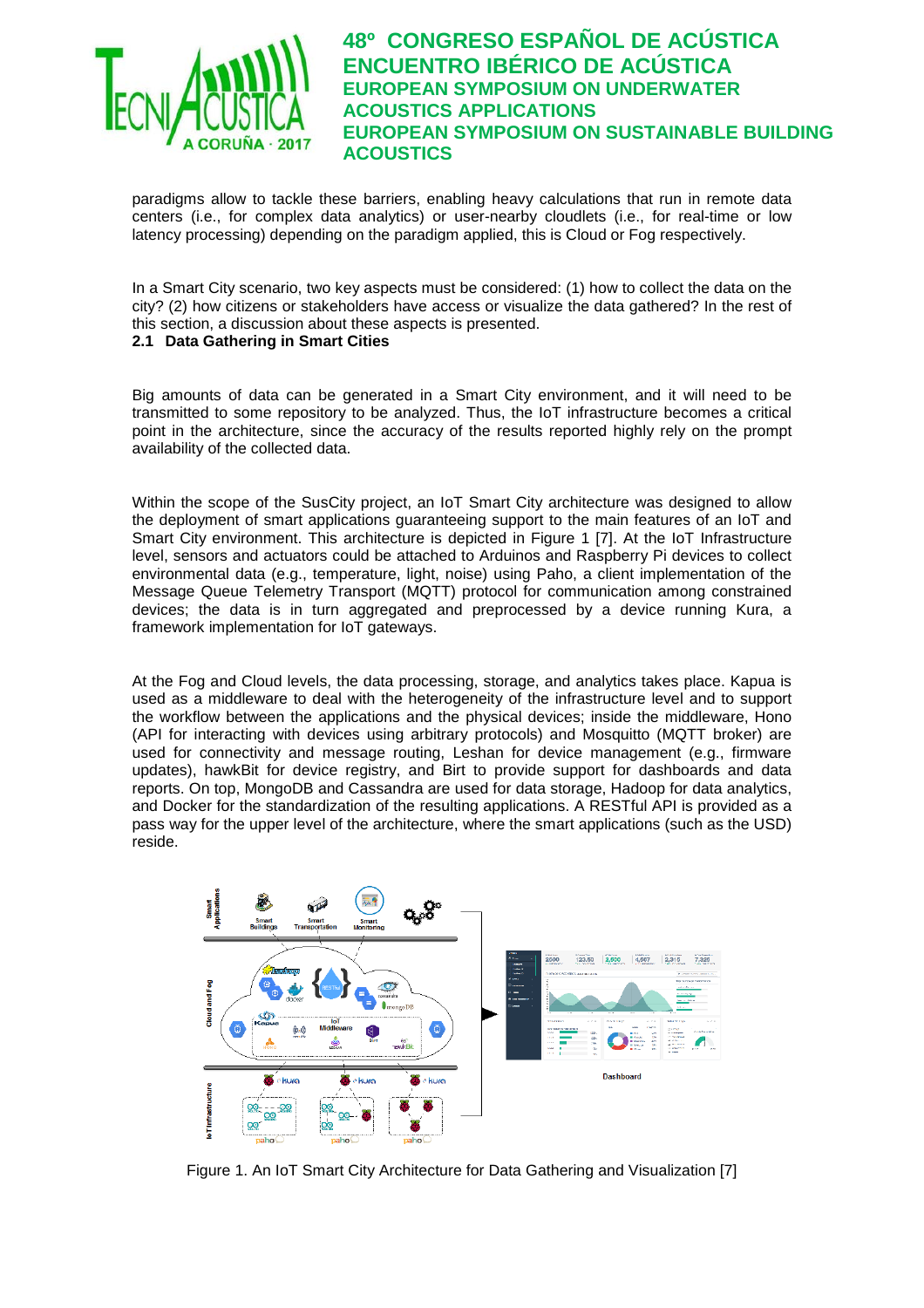

The proposed architecture allows the integration of different sources of data, thus providing a complete set of variables for the final users. A prototype of the architecture has been configured as a proof-of-concept. The main goal is to create a dashboard that allows monitoring environmental parameters, including noise.

### **2.2 Data Visualization in Smart Cities**

Usually, a Smart City project includes a city benchmarking approach aimed at comparing intraand inter-urban performance and monitoring resource usage. More recently, the data related to a Smart City development has started to become more open to citizens, and displayed via dashboards that can be accessed via the Internet [\[8\].](#page-9-0) These dashboards become instruments that are used to verify if and how much a smart set of city policies affects people living in a city, for instance, revealing noise values that could affect citizens' health.

The visualization of data via dashboards represents a key challenge due to the variety of data streams, data formats, and data sources involved in the different processes in a Smart City [\[9\].](#page-9-1) The data needs to be standardized to be displayed in a uniformed fashion to final users. Also, tools such as plots and graphs should be included to ease its visualization and understanding. This section describes our experience on the IoT setup and dashboard design and development, focused on the noise gauge.

During the dashboard development process, several data sources have to be taking into consideration. In the SusCity environment, the data comes from (1) the experimental setup (i.e., Raspberries connected to several different sensors – temperature, sound, barometer, humidity, among others) and (2) third-party data (project partners). In the first case, the data is fully managed by the project members, being easier to send to the database in a specific format. Also, the preprocessing methods are simpler because the data is in a controlled environment and constantly under reviewing (to guarantee that the values sent to the database are correct). In the second case, there is a degree of uncertainty in the data because it is not possible to fully know what the partners implemented on their side (for privacy reasons). For instance, one partner can use a simple JSON file with only timestamps and values, but another partner might use a complex CSV file that has the values, timestamps, specific components, etc.

External or legacy data sources need to have a special treatment. Thus, the data first needs to be retrieved from the sources to be processed and converted to a standard format (e.g., JSON) before inserting it to the database. After this process, the data is retrieved for visualization proposes via the frontend. Taking into consideration our experience in the frame of the SusCity project, the backend must be able to perform the following tasks:

- 1. Open the data and retrieve the content (tags, in JSON and XML, or columns, in CSV);
- 2. Program the retriever bot to fetch the data (FTP, SFTP, direct access through an API);
- 3. Preprocess the data to correspond to the format that is being stored in the database and then fetch it to build the dashboard;
- 4. Convert the preprocessed data (i.e., list with the correct content defined in the first step) to the Suscity's data format (JSON).

These tasks are important when dealing with external and legacy data sources in order to guarantee a standard storage of the data. Thus, the database could be filled with data from internal and external sources, using the same format and preprocessed according to the standards defined by the project.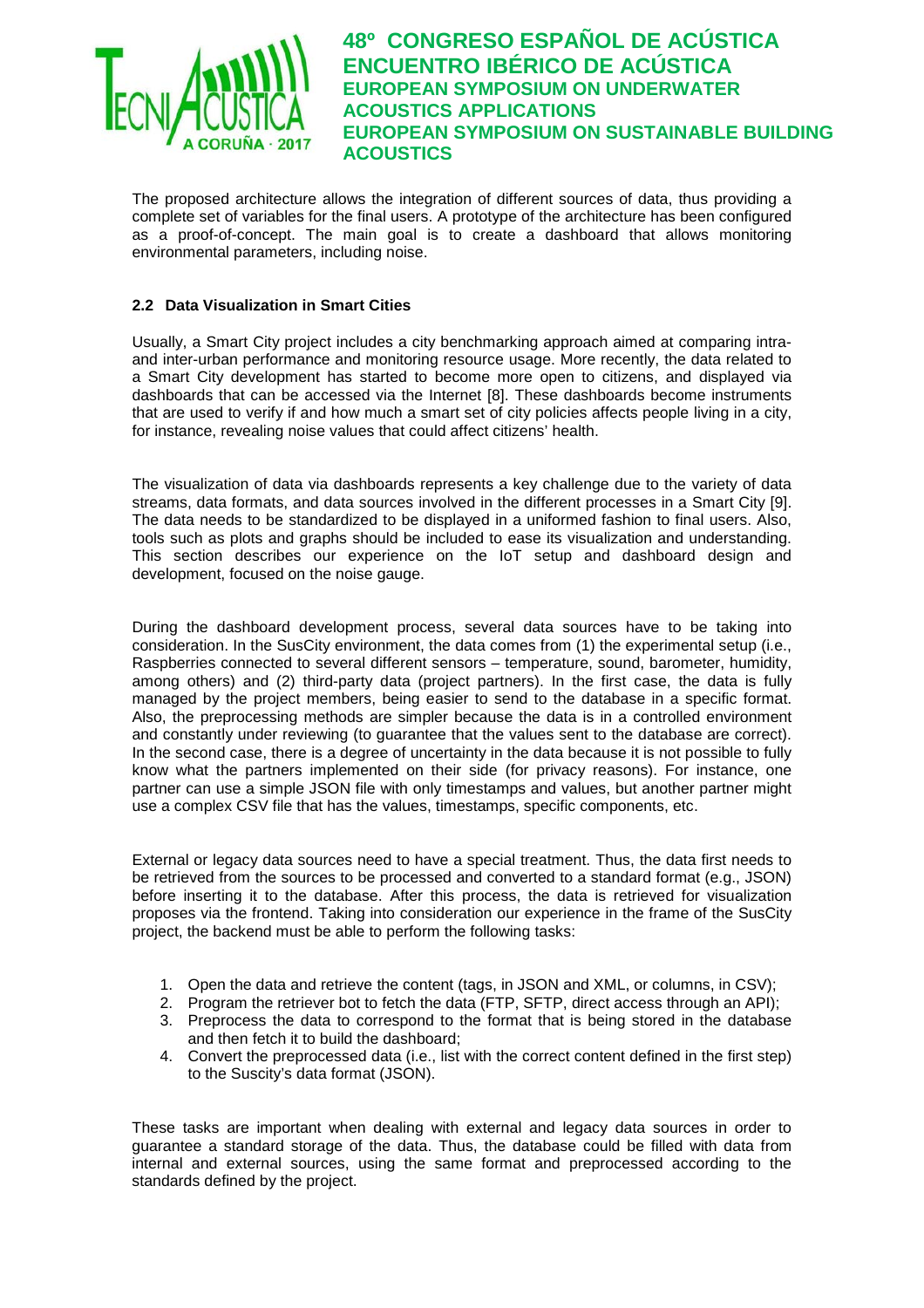

Regarding the frontend, for the project a template called Gentelella<sup>[1](#page-4-1)</sup> was used. With the template settled, one of the challenges was completed because the color palette used is appealing and it may captivate the users while they are navigating through the dashboard. To construct the graphics, a special javascript add-on was used called chart.js. It is open-source and free to use; it is also modular in every way allowing to build smooth, simple, but very informative charts.

Another issue to address is which graphic fits best for specific data. Different plot templates could be used depending on the data. For example, in the experimental setup there is a temperature sensor, inside a specific room. Since the location is fixed, a simple bar chart is sufficient to show the data (also having a title and axis subtitles to help to interpret the values). Although in the setup there is a sound sensor, its sensibility is low compared to modern sound sensors that allow studying a city sound's behavior. For the case of external sources, the bar chart might not be the best choice; a better option could be a map with the geotagged data to better understand how is the noise behaving throughout the city and, for that, GPS coordinates are needed.

Visualizing data correctly is not straightforward and it always depends on the data. To minimize this constraint, the preprocessing/processing (on the backend) and the post-processing (on the frontend) are critical so the data can be used to not only in one type of chart (e.g., bar, lines, dots, pie charts, among others).

Giving the importance of the noise levels in the context of a Smart City, in the next Section a discussion about it is presented, as well as some measurements processed and depicted via our dashboard solution.

### <span id="page-4-0"></span>**3 NOISE AS A GAUGE FOR SMART CITIES**

There are several factors that can have a negative impact on the quality of life in urban agglomerations. Noise is recognized as one of the main disturbing elements, clearly jeopardizing people's well-being. Nowadays, in Europe, populations tend to be concentrated in the urban centers, thus increasing the number of residents in cities. The increase in economic and leisure activities is associated with a clear increase in the environmental sound level. Consequently, the number of people exposed to noise in cities has also increased.

In 2010, the European Environment Agency released a series of indicators that relate noise exposure to the health and well-being of populations [\[10\].](#page-9-2) Subsequently, the World Health Organization issued a report [\[11\]](#page-9-3) concluding, on the basis of evidence, that exposure to noise poses a serious risk to populations. The report presents the health effects of environmental noise (the environmental burden of disease due to environmental noise). For the determination of these effects, some noise descriptors and indicators are used.

Thus, noise is a key component to take into account in the current Smart Cities concept. With the implementation of this concept, citizens are given access to a wide range of information with the objective to improve resource usage. This information comes from several sources that make them available and update them more or less regularly. It is necessary that the information be reliable, credible and presented in a way that is easily understood by the citizens.

<span id="page-4-1"></span><sup>1</sup> https://colorlib.com/polygon/gentelella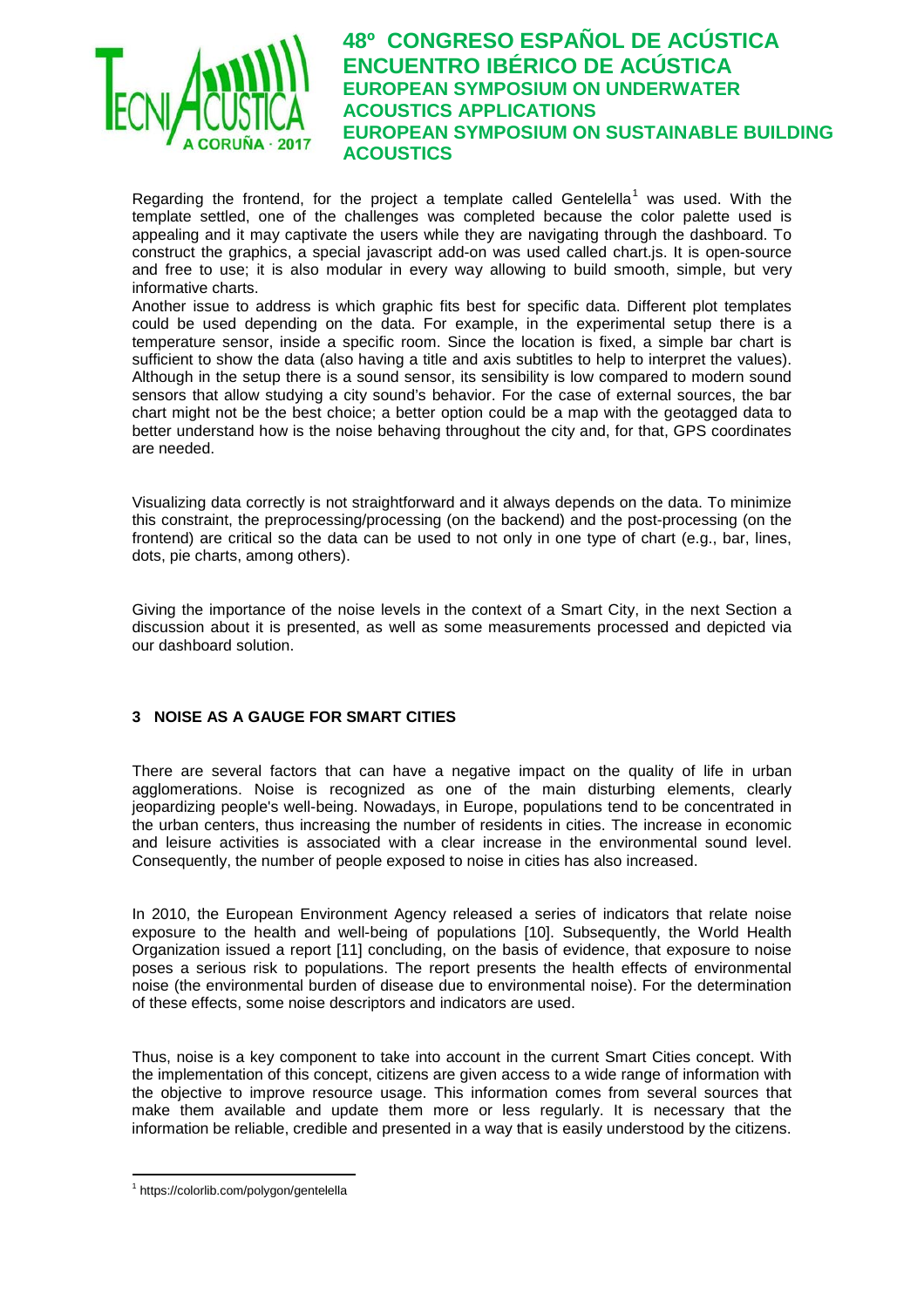

In the case of the acoustic component of the environment, there are currently devices that enable the acquisition in real-time and make it available in a format appropriated to be broadcasted through online platforms. These online platforms, however, are usually exclusive to the manufacturers of the acoustic monitoring systems and are only made available to duly authorized users.

With regard to this capacity, ADAI has developed specific equipment [\[12\]](#page-9-4) that has been in operation since 2009 up to the present date. This continuous monitoring system allowed to obtain a set of data, currently available for use and analysis, making possible its integration into a dashboard displaying the environmental conditions of an urban area.

Here are two different examples of the type of information that can be made available through the platform: characterization of the acoustic component of a given location and characterization and identification of specific temporary events, which are described below.

Regarding the characterization of the acoustic component of a given location, the set of data gathered by ADAI allows for a historical analysis of the evolution of noise levels relating to other data collected in the city (see [Figure 2\)](#page-5-0). On the basis of these data, it is possible to know with high precision the characteristics of the temporal evolution of the noise throughout the whole day, as well as the long-term noise indicators for which annual representativeness is required [\[13\].](#page-9-5)



<span id="page-5-0"></span>Figure 2. Relation between the traffic distribution (bars) and the temporal evolution of noise (solid line) – adapted from [\[14\].](#page-9-6)

The availability and knowledge of these indicators offer the possibility to carry out, in a sustained way, a more efficient and economically advantageous management of the acoustic component of the environment. Citizens are now given the possibility of being able to intervene in their city environment, for example by changing their mobility patterns.

About the characterization and identification of specific temporary events, let's think of leisure activities, which are naturally present in the life of a city. When they are associated with specific events, they usually have a fixed duration and occur at a known periodicity. In the city of Coimbra, there are some events with these characteristics that, at night, are often generators of complaints by a large group of citizens [\[15\]](#page-9-7) because of the high levels of noise (see [Figure 3\)](#page-6-0).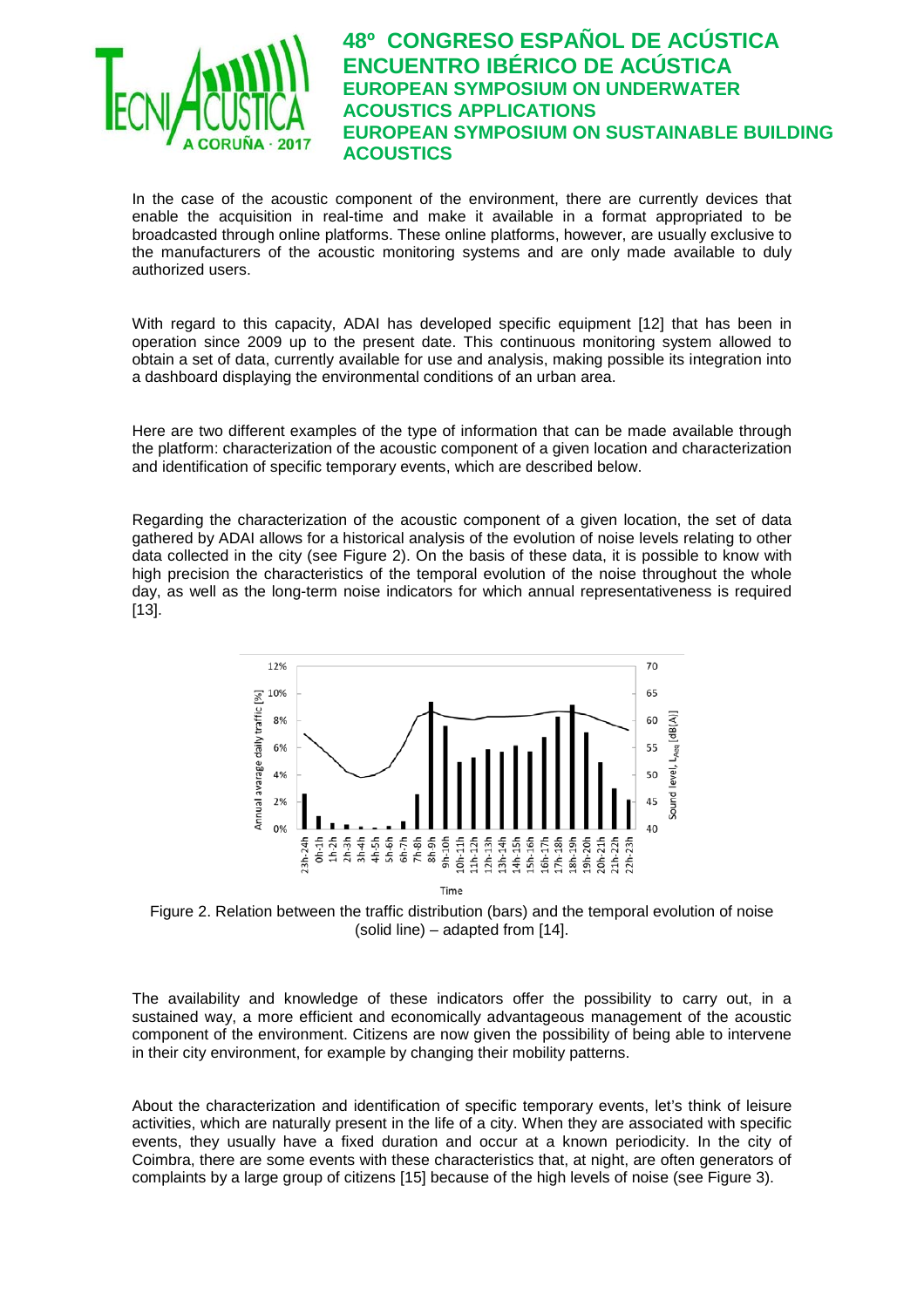



<span id="page-6-0"></span>Figure 3. Comparison between the evolution of noise during the event (solid line) and without it (dashed line) – adapted from [\[16\].](#page-9-8)

The available dataset enables various types of analysis. For example, it is possible to focus on the influence of the low-frequency components produced by musical events (see [Figure 4\)](#page-6-1), since these are often the cause of complaints of the resident populations in the vicinity of places where these events occur.



<span id="page-6-1"></span>Figure 4. Comparison between the low frequency components of noise, during the event and without it  $-$  adapted from [\[16\].](#page-9-8)

Regarding the data acquisition, the sensor was working at the Laboratory of Industrial's Aerodynamics. To send and store the values on a Mongo Database, a RESTful service was developed to allow communication between the database (and dashboard) server and the sensor server. Two small scripts were developed to complete the path between both ends:

- Although the sensor's data is stored every minute, the developed script collects data every 15 minutes. It will process the file and get two different values: (1) the time when a specific measure was stored in the local file, and (2) the corresponding LAeq (Equivalent Continuous Sound Level) value for that measure. The data is then aggregated in the same file and sent through the RESTful server.
- On the database end, the developed script will listen to new information every 15 minutes and if a completed file is found, it will get all the parts, join them together and send them to the database. With all the processing made on the sensor's end, the computational weight in the database's end is minimal and it will not substantially affect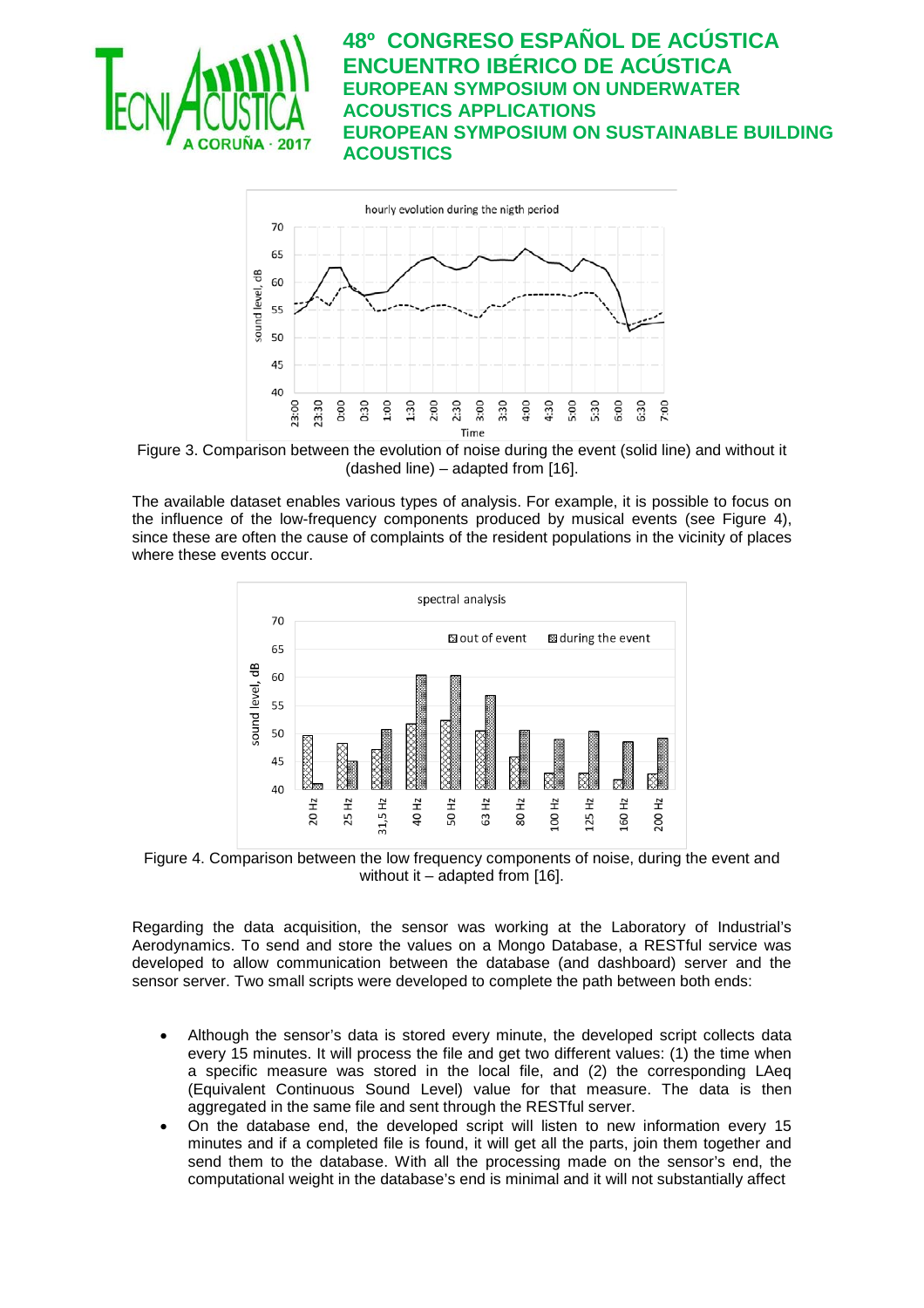

other communications between the database and the dashboard itself (that is on the same computer).

After gathering the data, a set of steps was defined to develop the dashboard correctly. For instance, showing temperature information does add extra complexity when displaying the data or other derivatives (averages, maximum values, among others), but regarding sound, several aspects were analyzed and are important to mention.

- There are three different periods of the day that show how the sound behaved: (1) morning period (Ld), between 7h and 20h; (2) evening period (Le) between 20h and 23h; and (3) night period (Ln), between 23h and 7h of the next day.
- Having three different periods, the objective was to show them to the user and have them calculated in real-time, with the data from the current data being added to the database while also having them stored in the database for quick access. This decreases the time that the dashboard needs to show information to final users. To achieve this, when getting the time of a specific measurement (during the communication between the two ends), we check the hours and label them, to then enable quick access to that information (i.e. having three graphics showing the different periods of day, describing how the sound behaves during the different periods).
- With the periods of the day completed, it is possible to calculate the Lden (Day-eveningnight equivalent level), taking into account the constraints that this operation adds, such as, during the night period a 10dB penalty needs to be added and during the 19h and 23h a 5dB penalty needs to be added to the levels.
- Showing every minute what the sound sensor collected was unnecessary, so the data is shown every 15 minutes, being the value the Lden of the previous 15 minutes (i.e., the point at 15h00 is the Lden from 14h46 to 15h00, and so on).

With all the restrictions and details settled, the development of the dashboard continued. The backend (developed in Python) contains plenty of pre-processing mechanisms so that the frontend (HTML and JavaScript) does not have to freeze while the data is being taken care of. A sample screen from the dashboard is shown in [Figure 5.](#page-7-0)



<span id="page-7-0"></span>Figure 5. Sound data visualization via the SusCity dashboard.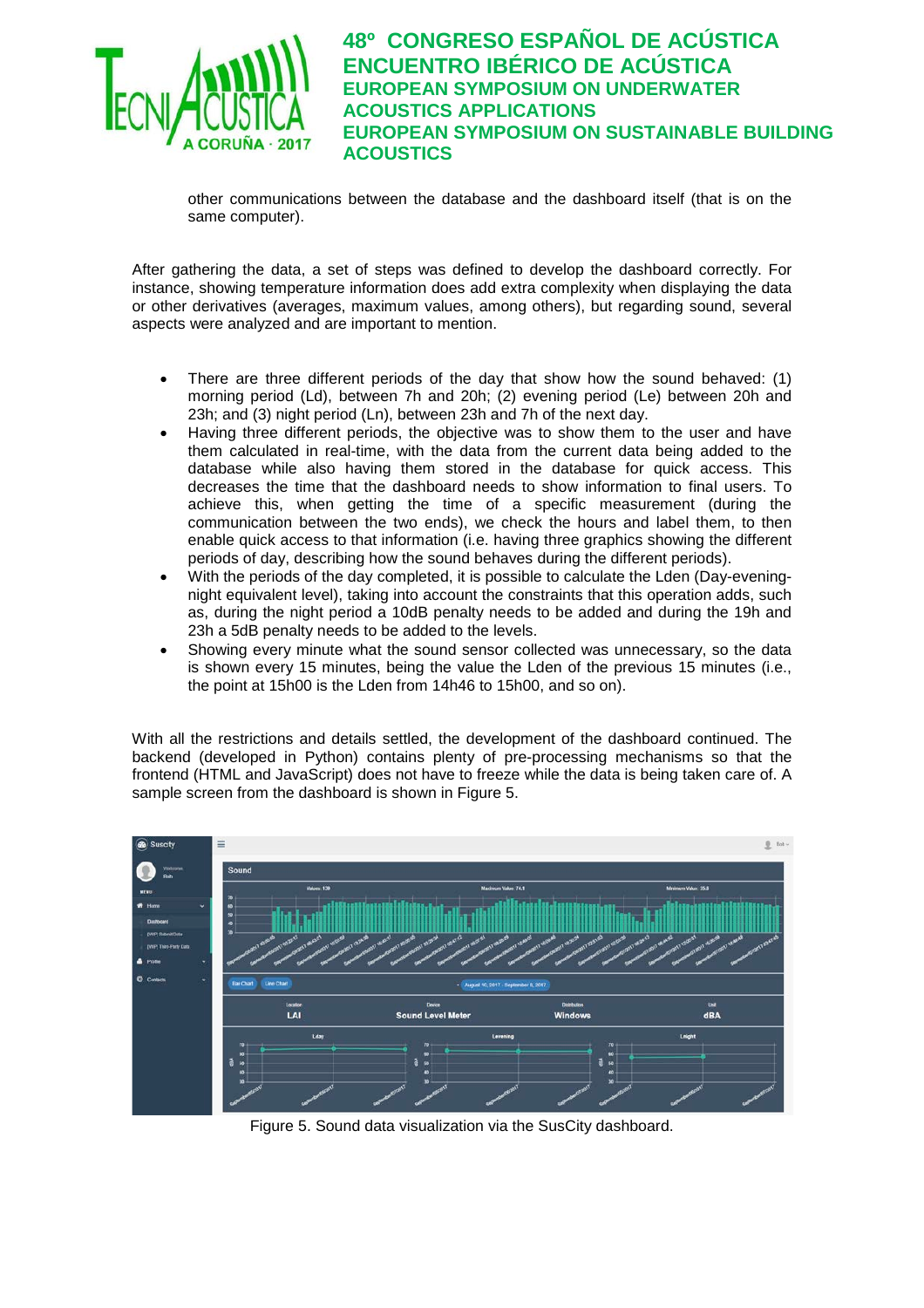

### <span id="page-8-2"></span>**4 CONCLUSIONS**

The recent Smart Cities paradigm encompasses several areas of society centering on the idea that citizens' intervention and involvement brings benefits and gains, not only economic but also social when the citizens are called upon to participate and engage in the management of their regional areas.

The current technology allows for real-time availability of a vast set of parameters of the most distinct nature. It is, therefore, demonstrated that the information on the acoustic component could be made available in real-time to citizens, allowing them to "feel the heartbeat" of their city. This knowledge passed on to the citizens augments their capacity to intervene, together with the administrative decision makers, to find a balance between their interests and the life dynamics in cities. Knowledge is thus gained in order to facilitate decision making and the implementation of more appropriate and effective measures to reduce the population exposure to environmental noise.

However, all the information gathered would be useless without a proper visualization tool that easily allows its interpretation to users regardless their background. In this work, it was shown how the data could be collected, processed, displayed, and used in order to aid citizens in every-day activities. As future work, more gauges are to be included and analyzed in our dashboard, including air quality,  $CO<sub>2</sub>$  concentration, and health. With, these, different analysis can be incorporated, for instance, using machine learning algorithms to identify patterns in different parts of the city.

#### **Acknowledgement**

This work is financed by national funds via FCT - Foundation for Science and Technology within the scope of project "MITP TB / CS / 0026/2013 - SusCity". Karima Velasquez and David Perez Abreu wish to acknowledge the Portuguese funding institution FCT - Foundation for Science and Technology for supporting their research under the Ph.D. grants SFRH/BD/119392/2016 and SFRH/BD/117538/2016 respectively.

### **References**

- <span id="page-8-0"></span>[1] SusCity, "SusCity Project," FCT - Foundation for Science and Technology, 2015. [Online]. Available:<http://groups.ist.utl.pt/suscity-project>
- <span id="page-8-1"></span>[2] World Health Organization—WHO. Guidelines for Community NoiseIn: Berglund Birgitta, Lindvall Thomas, Schwela Dietrich H, editors.; 1999]. p. 161.
- [3] World Health Organization—WHO, Regional Office for Europe. Environmental noise; 2011]. p. 326.
- <span id="page-8-3"></span>[4] I. Crnkovic, "Predictability and evolution in resilient systems," in Software Engineering for Resilient Systems, E. Troubitsyna, Ed. Springer Berlin Heidelberg, 2011, pp. 113–114.
- <span id="page-8-4"></span>[5] R. Giffinger, "Smart cities - ranking of european medium-sized cities," Vienna University of Technology, Karlsplatz 13, 1040 Vienna, Austria, Tech. Rep., 2007.
- <span id="page-8-5"></span>[6] L. Tan and N. Wang, "Future internet: The internet of things," in Advanced Computer Theory and Engineering (ICACTE), 2010 3rd International Conference on, August 2010, pp. 376–380.
- <span id="page-8-6"></span>[7] J. Fernandes, D. Perez Abreu, K. Velasquez, E. Monteiro, A. Gomes Martins. "Uma arquitetura para suportar aplicações IoT: Caso de estudo do projeto SusCity". In Proceedings CLME2017/VCEM 8º Congresso Luso-Moçambicano de Engenharia / V Congresso de Engenharia de Moçambique. Maputo, 4-8 Setembro 2017; Ed: J.F. Silva Gomes et al.; Publ: INEGI/FEUP (2017).